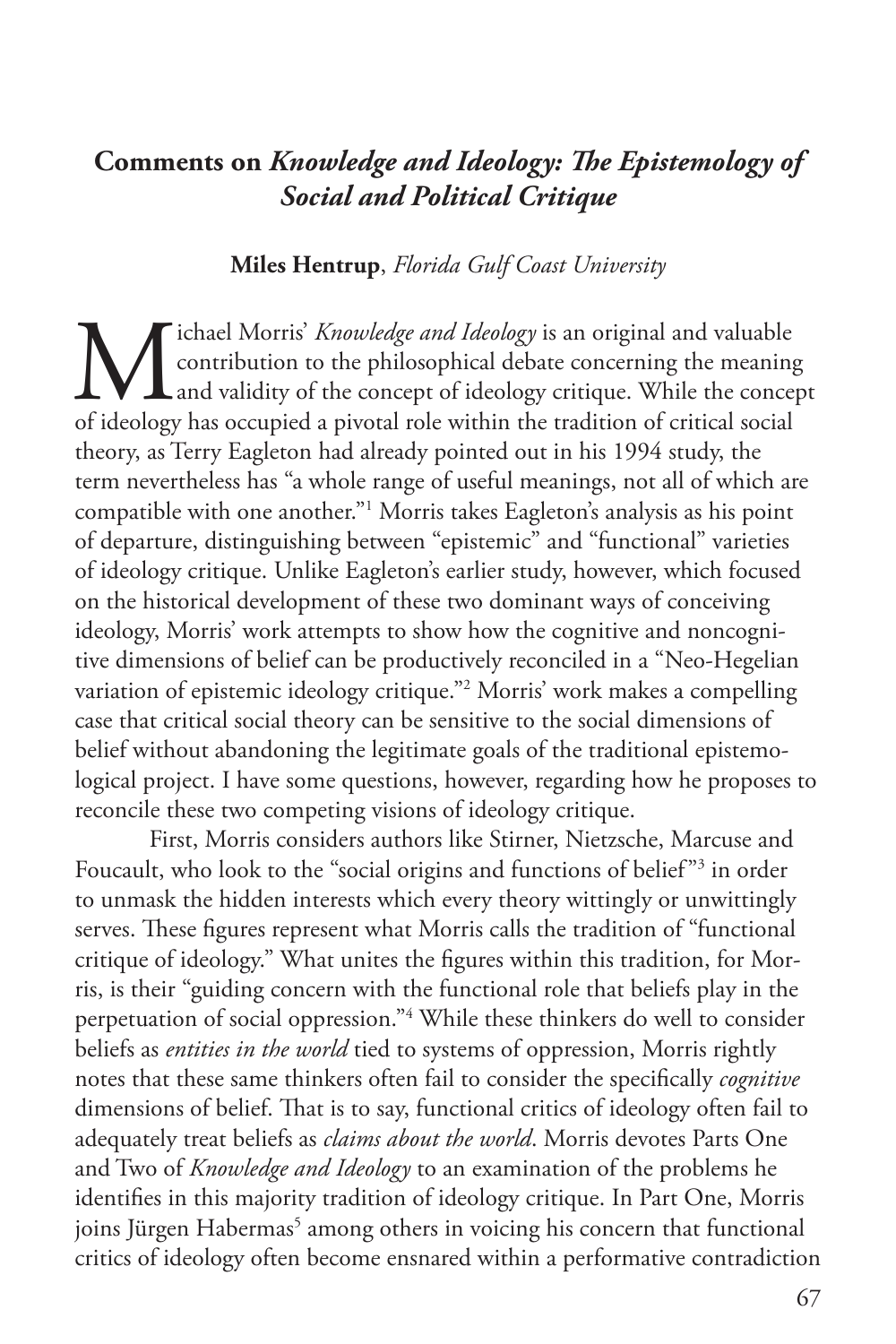#### *Florida Philosophical Review*

that threatens to undermine their criticisms. In taking recourse to the very same "rationality" which their analyses condemn as a function of power, these functional critics open themselves to the charge of self-refutation. While I share Morris' concern here and appreciate his articulation of this important point, I wonder whether these critics, in reducing all rational criteria to their functional role in the expression of power, would be moved by such logical scruples. After all, Nietzsche for his part affirms that "the nihilist does believe that one needs to be logical."6

In Part Two of *Knowledge and Ideology*, Morris elaborates a second important point of criticism of functional ideology critique: "If every belief and custom expresses and serves multiform power, then our general orientation toward the world becomes little more than a personal and quasi-aesthetic preference."7 If, that is, functional ideology critique leads us to regard all beliefs, all norms, and all forms of social organization as equally arbitrary incursions upon an otherwise radically individual and unmediated subject, then it effectively eliminates its own normative basis. Once the functional critic throws the proverbial baby out with the bathwater, the decision between violence and non-violence becomes one of mere personal preference. Further, Morris suggests that it is because the tradition of functional ideology critique views all norms as fundamentally oppressive that it often ends up promoting and even glorifying their violent disruption as "liberation." Now, I share the author's concern about the way that functional ideology critique can promote violent and antisocial behavior when it becomes severed from its normative core. I wonder whether the chief problem with such authors as Nietzsche, Foucault, Stirner, etc., however, is not that they end up *actually* glorifying violence, but that they can't offer any satisfactory justification for why, for instance, we should be concerned to reduce violence in the first place. Accordingly, I would ask the author to clarify whether he thinks that functional ideology critique becomes problematic only when it is put in the service of violent and ignoble ends, or when it comes to serve ends that cannot be satisfactorily justified. If, as I suspect, it is the latter, then I wonder whether a metacritique of the tradition of functional ideology critique wouldn't be better suited to turn to such questions of justification.

Here's another way of putting the same question: Morris suggests a certain family resemblance between the bohemian, the irrationalist, the postmodern, the skeptic, the fideist, and the fascist. What is the basic problem that links each of these figures together? To my mind, it is their suspicion toward all rational criteria – a suspicion which slides, all too easily, into dogmatism and, ultimately, chauvinism. But if my diagnosis is correct, then doesn't this suggest that functional ideology critique must come to terms with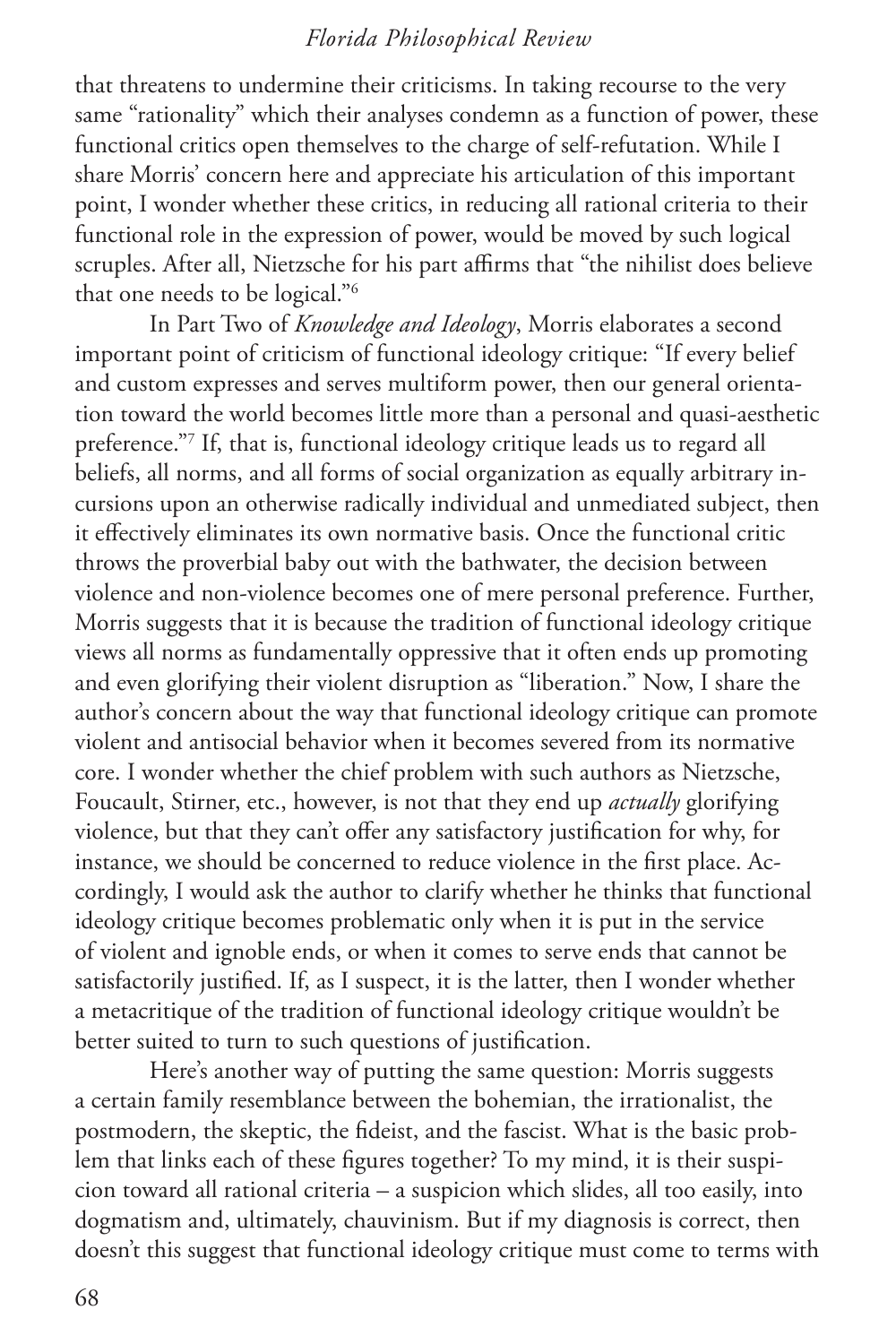#### *Hentrup*

its epistemic deficit? Isn't this the chief problem that the critique of ideology must come to grips with? It is because Morris finds that the minority tradition of ideology critique – what he calls the "epistemic critique of ideology" – promises to address such concerns that he considers it to be a necessary corrective to the more dominant tradition of functional ideology critique.

Morris finds representatives of the tradition of epistemic ideology critique in Karl Marx – the author, of course, of *The German Ideology* – Jürgen Habermas, Karl Mannheim, György Lukács, and more recently, in Jon Elster and Tommie Shelby. The strong variation of this paradigm construes the critique of ideology – here understood as the scientific unmasking of cognitively distorted belief – as a necessary and radical outgrowth of the traditional epistemological project. Because, as Morris points out, traditional epistemology insists upon a "sharp distinction between (a) properly epistemic accounts of truth and justification and (b) all psychological, sociological, historical, and rhetorical studies that examine the causes and associative patterns of belief,"8 it fails to recognize the inherently social dimension of cognition. Epistemic critics of ideology, therefore, are those figures like Marx, Mannheim, and Lukács who, in acknowledging the "constitutive and legitimate role of social roots and functions in the formation of most types of knowledge, without thereby undermining the difference between knowledge and error,"9 insist upon the "ideological" character of the traditional epistemological project. Thus, in quasi-Hegelian fashion, Morris positions the tradition of epistemic ideology critique as the "truth" which reconciles the important insights of the functional critique of ideology with the legitimate aspirations of the traditional epistemological project. Part Three of *Knowledge and Ideology* is devoted to Morris' attempts to synthesize the cognitive and noncognitive dimensions of belief within the context of a "Marxist Theory of Knowledge."

Now, I find Morris' argument regarding the need to reconcile the aspirations of traditional epistemology with those of social theory to be quite clear and compelling. I agree with his basic thesis that a metacritique of ideology ought to integrate the social and cognitive dimensions of belief and to reject the traditional opposition between theoretical and practical reason upon which the former opposition rests. Nevertheless, I cannot follow Morris to his eventual conclusion that such a metacritique of ideology ought to be grounded in a Neo-Hegelian social ontology because I fail to see how it satisfies the traditional concerns of epistemology. I understand that Morris finds in the Neo-Hegelian framework an account which affirms that beliefs are determined by particular practical aims embedded within social practices. But what, in turn, does Morris suppose it is that determines those particular practical aims which he considers so decisive in the formation of beliefs? Indeed,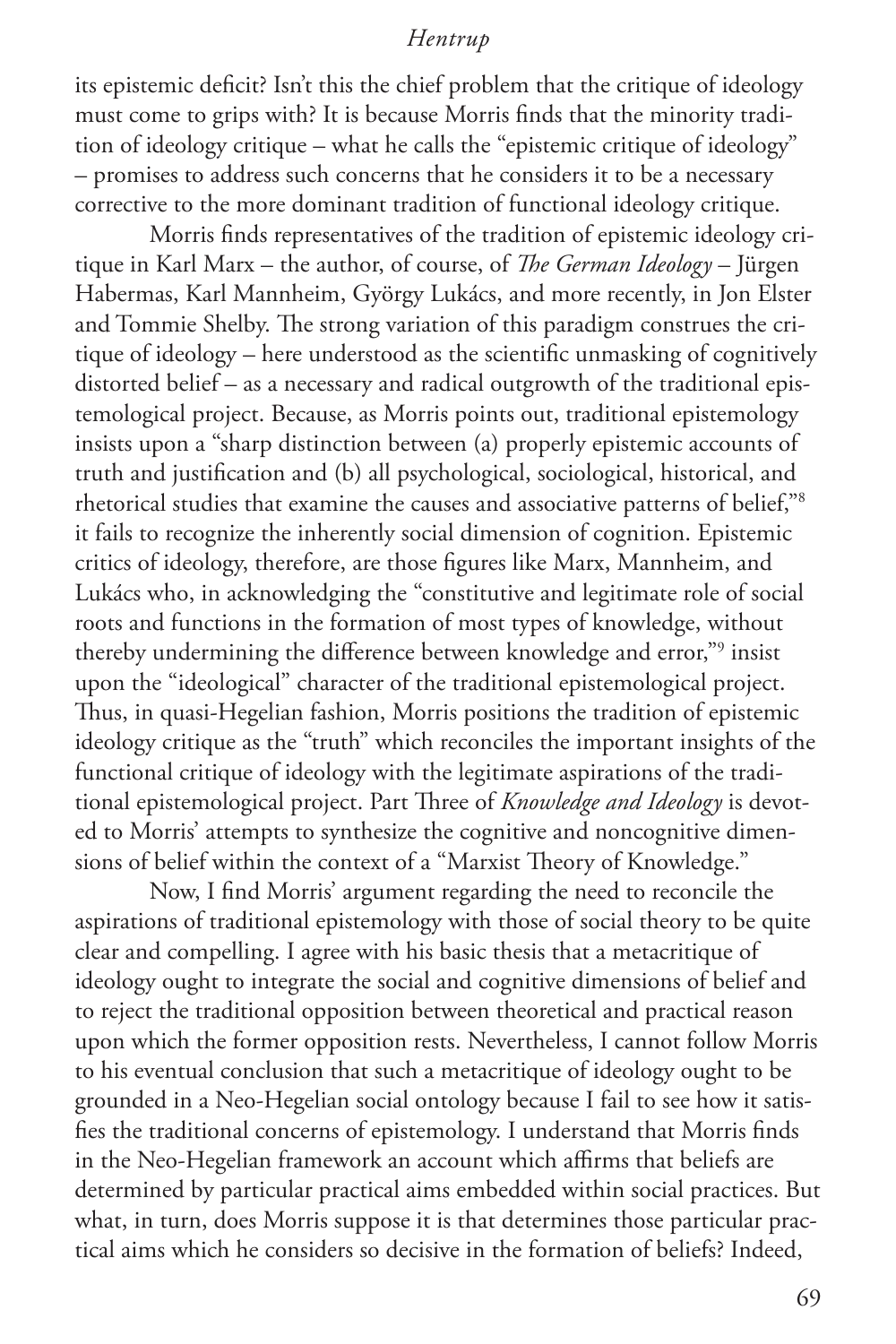### *Florida Philosophical Review*

why should we believe that social practices and the particular aims which guide them are the most salient features in belief-formation in the first place? Even if beliefs are largely determined by such aims, what is it that makes some beliefs justified and others not? Following from this, what is it that legitimates Morris' own social-epistemic position as Neo-Hegelian metacritic of ideology? Why ought we to accept Morris' metacritique of ideology over the competing visions of ideology critique he engages throughout the study other than the fact that it aims to integrate the social and cognitive dimensions of belief? If there are "no sufficiently robust and determinate standards of 'truth,' 'reality' and 'knowledge' that exist above and prior to all cognitive practices,"<sup>10</sup> as Morris argues, because these categories are always already rooted in specific cognitive practices which are themselves rooted in social practices, then what sort of justification can he provide for why we should prefer his account of ideology over any other?

Hegel's philosophy provides an astonishing, if not overwhelming, attempt to answer each of the questions I have tried to raise here. Though Hegel does not have a critique of ideology per se, I wonder whether Morris thinks that Hegel – rather than, say, Lukács or Mannheim – can ultimately provide the theoretical resources for the same sort of metacritique of ideology that Morris advocates. I find this question particularly urgent in view of Morris' frequent appeal to Hegel's concept of "concrete universality." It is my impression that Morris is hesitant to pursue those questions of justification which, for Hegel, lead to the "standpoint of philosophical science."<sup>11</sup> Indeed, Morris explicitly concedes at one point that "without the metaphysical and theological guarantees provided by Hegel, the existence of some such universal remains uncertain, perhaps something that can only be approached or approximated."12 But if Morris wishes to avoid these justificatory questions, then I am left wondering why we ultimately ought to accept his Neo-Hegelian metacritique of ideology over some competing account other than, say, mere personal preference?

Moreover, if Morris does not think that we are in the position to appeal to traditional conceptions of "truth," "reality," or "knowledge" because they emerge from social practices which are themselves guided by particular interests, then I fail to see what ultimately distinguishes Morris' own metacritique of ideology from the functionalist variant he criticizes for eschewing traditional epistemological concerns. If the functional critic of ideology can only treat skepticism as an *entity in the world*, as part of the social reality she hopes to explain, surely this cannot mean that she can avoid its specific epistemological challenges. In view of such concerns, I would request further clarification as to which traditional epistemological standards the author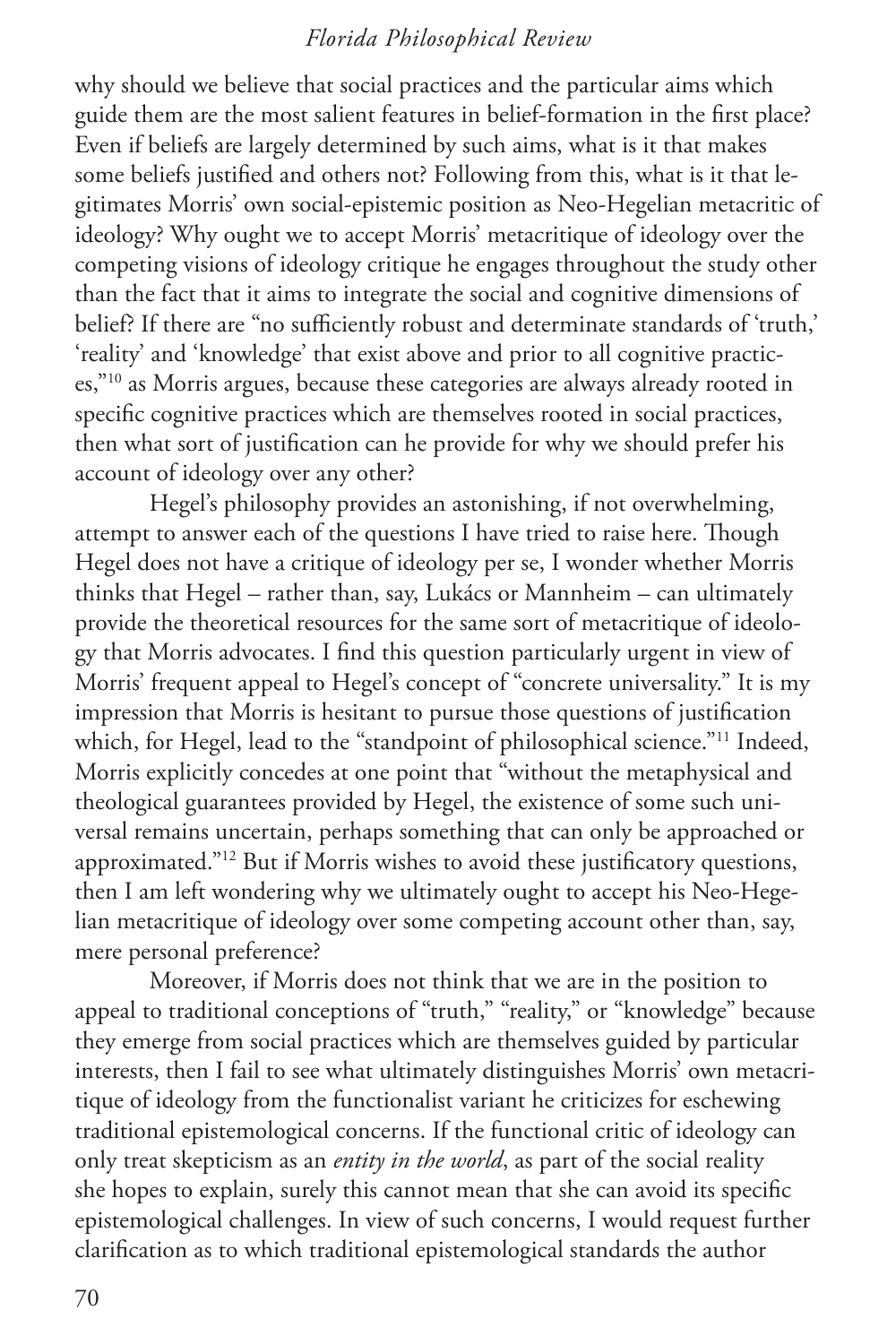#### *Hentrup*

thinks the metacritique of ideology must satisfy and, further, how he proposes to incorporate these requirements in his own Neo-Hegelian vision of the critique of ideology.

Finally, if, as I have suggested above, functional critiques of ideology are problematic not only because they often encourage the violent disruption of norms, but because their suspicion toward all norms compels them to observe the disruption of every norm with the same stolid indifference, I wonder what means Morris' metacritique can offer to mitigate this last concern. Morris explains at one point that he has called attention to the links between functional ideology critique and the glorification of violence in order to "undermine the more sanguine attitudes of postmodern radicalism, with its conviction that endless debunking, unmasking, and deconstructing must naturally promote tolerance and militate against aggression."13 Morris' treatment of Rousseau, Stirner, Nietzsche and other figures he associates with the tradition of functional ideology critique makes it quite clear that he considers the glorification of violence to be distasteful, even abhorrent, but it remains ambiguous whether Morris' own metacritique of ideology can offer anything other than aesthetic criteria in support of its denunciation.